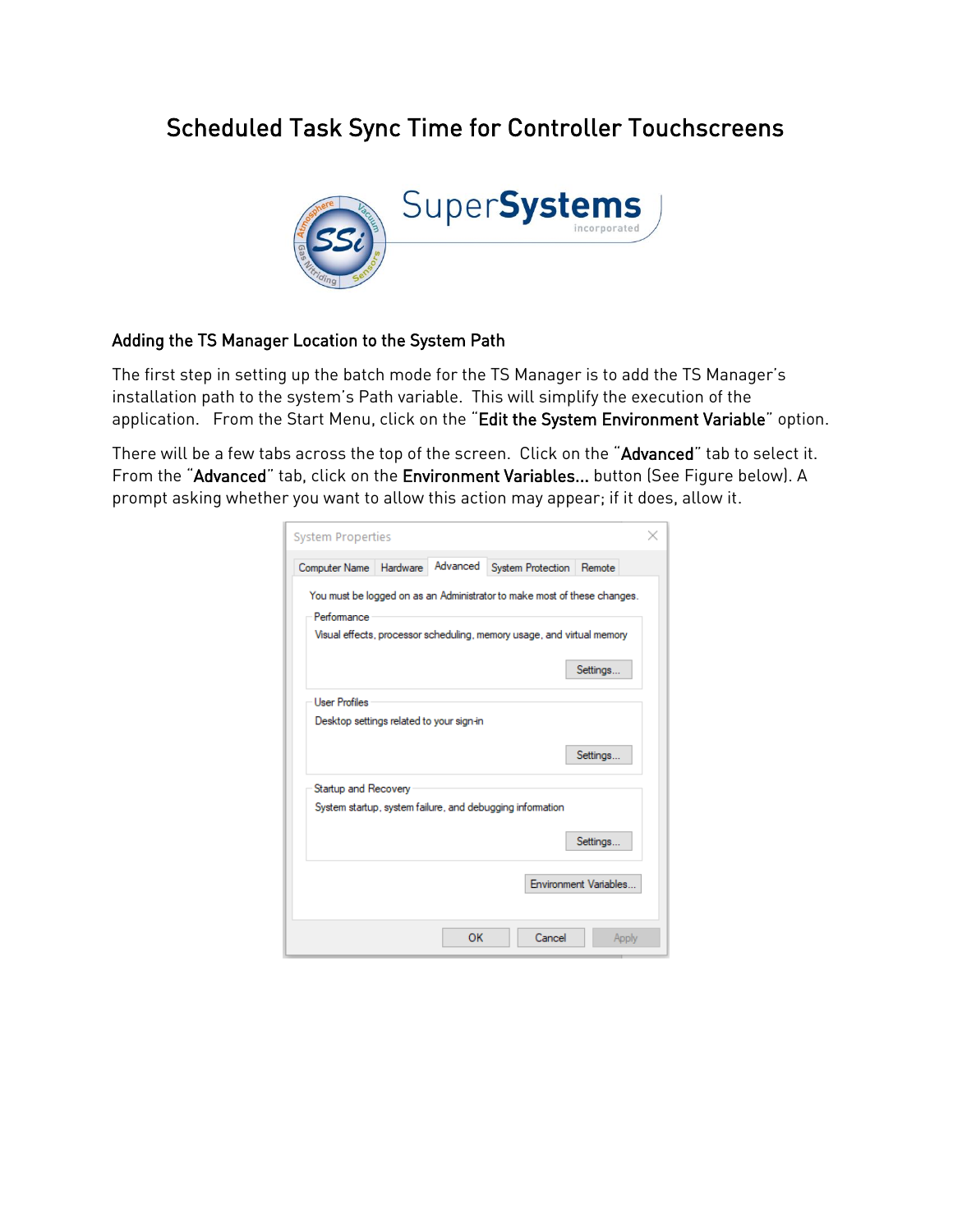On the "Environment Variables" screen, there will be a list of environment variables in the section labeled "System variables". Scroll down this list until the "Path" variable is visible. Select the "Path" variable and click on the Edit button within the "System variables" section. This will allow a user to modify the system's path variable.

| Value                                                            |   |  |  |
|------------------------------------------------------------------|---|--|--|
| C:\Users\zmorgan\OneDrive                                        |   |  |  |
| C:\Users\zmorgan\OneDrive                                        |   |  |  |
| C:\Users\zmorgan\AppData\Local\Microsoft\WindowsApps;            |   |  |  |
| C:\Users\zmorgan\AppData\Local\Temp                              |   |  |  |
| C:\Users\zmorgan\AppData\Local\Temp                              |   |  |  |
| Fdit<br>Delete<br>New                                            |   |  |  |
|                                                                  |   |  |  |
|                                                                  |   |  |  |
| Value                                                            | ^ |  |  |
| C:\Program Files\Microsoft MPI\Bin\                              |   |  |  |
| 4                                                                |   |  |  |
| <b>Windows NT</b>                                                |   |  |  |
| C:\Program Files\Microsoft MPI\Bin\;C:\Program Files (x86)\Rockw |   |  |  |
| .COM:.EXE:.BAT:.CMD:.VBS:.VBE:.JS:.JSE:.WSF:.WSH:.MSC            |   |  |  |
| AMD64                                                            |   |  |  |
| Intel64 Family 6 Model 78 Stepping 3, Genuinelntel               |   |  |  |
|                                                                  |   |  |  |

Once in this screen, select the "New" button and type in the installation path for TSManager.exe. Add the following text to the end of the list

# <TS Install Location>\

Where <TS Install Location> is the location of the TS Manager software on the computer. For example, if the software were located at the following path: C:\SSi\TSManager\, then the text entered at the end of the variable would be C:\SSi\TSManager\. It is important to keep the backslash (\) at the end of the text, since the backslash will allow the computer to add the proper location to the path variable.

Click on the OK button to close out the "Edit System Variable" screen. Click on the OK button to close out the "Environment Variables" screen. Click on the OK button to close out the "System Properties" screen. Adding the TS Manager's installation location to the system path is not necessary to run the TS Manager software in batch mode and should only be completed if the administrator wishes to simplify the execution of the application for the users.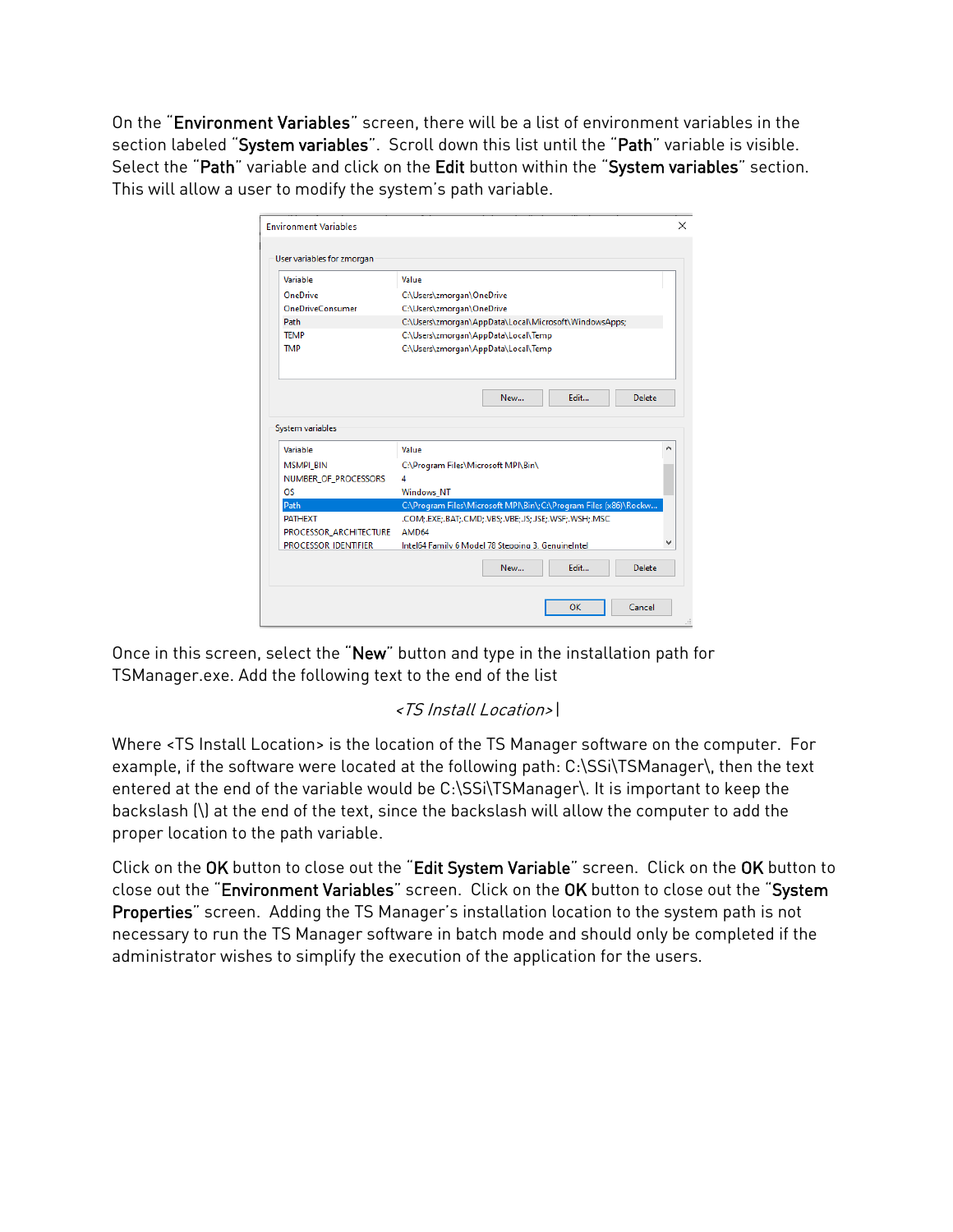| %SYSTEMROOT%\System32\OpenSSH\                                  | ۸ | New       |
|-----------------------------------------------------------------|---|-----------|
| C:\Program Files (x86)\Common Files\Rockwell\                   |   |           |
| C:\Program Files (x86)\Rockwell Automation\Common\Compone       |   | Edit      |
| C:\Program Files\Microsoft SQL Server\120\Tools\Binn\           |   |           |
| C:\Program Files (x86)\Rockwell Software\RSView Enterprise\     |   | Browse    |
| C:\Program Files (x86)\Intel\Intel(R) Management Engine Compon  |   |           |
| C:\Program Files\Intel\Intel(R) Management Engine Components\   |   | Delete    |
| C:\SSi\Bin                                                      |   |           |
| C:\Program Files\Microsoft SQL Server\Client SDK\ODBC\110\Tool  |   |           |
| C:\Program Files (x86)\Microsoft SQL Server\120\Tools\Binn\     |   | Move Up   |
| C:\Program Files\Microsoft SQL Server\120\DTS\Binn\             |   |           |
| C:\Program Files (x86)\Microsoft SQL Server\120\Tools\Binn\Mana |   | Move Down |
| C:\Program Files (x86)\Microsoft SQL Server\120\DTS\Binn\       |   |           |
| C:\ssi\bin\Crystal                                              |   |           |
| C:\Program Files\Microsoft SQL Server\Client SDK\ODBC\130\Tool  |   | Fdit text |
| C:\Program Files (x86)\Microsoft SQL Server\140\Tools\Binn\     |   |           |
| C:\Program Files\Microsoft SQL Server\140\Tools\Binn\           |   |           |
| C:\Program Files\Microsoft SQL Server\140\DTS\Binn\             |   |           |
| C:\Program Files (x86)\Microsoft SQL Server\150\DTS\Binn\       |   |           |
| C:\SSI\TSManager\                                               |   |           |

## Running the TS Manager Software in batch mode

The batch mode operation can be started by using the "Run" screen for Windows. From the Start Menu, click on the "Run" menu option to open the "Run" screen, or press the Windows key  $() + R$ . If the TS Manager's installation path was not added to the system's path variable, the user will have to enter the whole path to execute the batch mode. For example, to run the batch mode type the following the field on the "Run" screen and press the OK button or press the Enter key: "

### C:\SSi\TSManager\TSManager.exe" /batch <parameter>

Where <parameter> is one or more of the parameters shown at the end of the document. The important ones for ALT TS DATA is /syncclock and /logdata in that order

All that would need to be entered would be the file name and parameters:

### TSManager.exe /batch /notes

Running the TS Manager in batch mode will not actually open the TS Manager user interface. While the TS Manager is running in batch mode, the cursor will change to an hourglass. When the TS Manager has finished, the cursor will change back to an arrow.

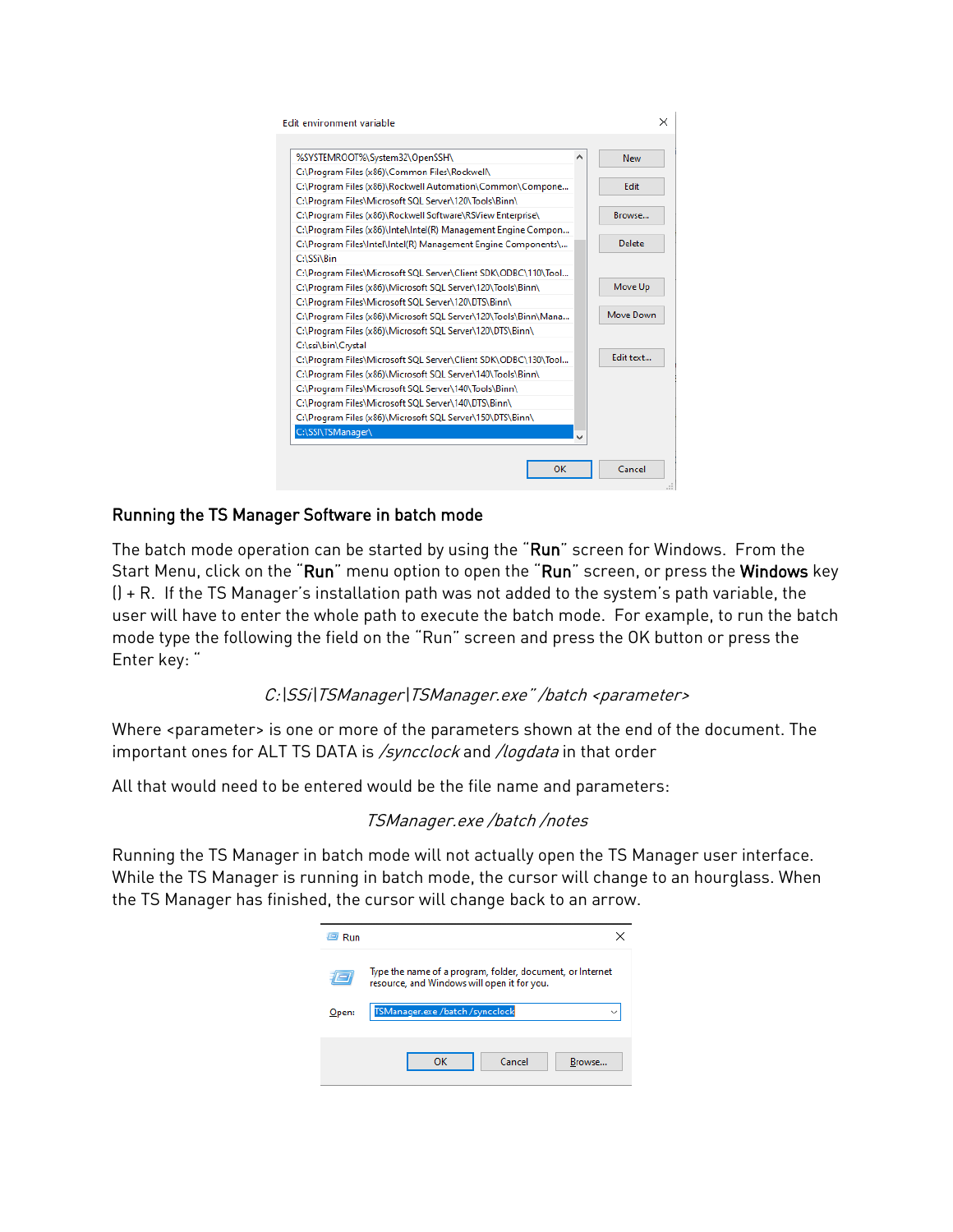### IMPORTANT: In order for a batch mode command to execute, both the /batch parameter and a second parameter (see Table 1 - Batch Mode parameters and descriptions below) must be entered in the Run window after "TSManager.exe".

#### Setting up a scheduled Task with TSManager

From the start menu, search for the task scheduler app and open it up. Highlight the Task scheduler library and create a new folder in the right pane window. It's good practice to create a folder specifically for SSI tasks that will be run on the customer's machine.

| <b>Task Scheduler</b><br>(19<br>Help<br>File<br>Action<br>View<br>$\mathbb{R}$ $\mathbb{R}$<br>$\overline{u}$<br>吟<br>図<br>÷ |                      |                                              |                                                   |      | X                                                                                                        |
|------------------------------------------------------------------------------------------------------------------------------|----------------------|----------------------------------------------|---------------------------------------------------|------|----------------------------------------------------------------------------------------------------------|
| Task Scheduler (Local)<br>G<br><b>Task Scheduler Library</b><br>$\overline{A}$                                               | Name                 | Status Triggers                              | Next Run Time                                     | Last | <b>Actions</b>                                                                                           |
| Microsoft                                                                                                                    | SSI log data         | Ready At 12:45 AM every day                  | 7/18/2020 12:45:00 AM 7/1                         |      | $\mathbf{A}$ $\mathbf{A}$<br>SSI Tasks                                                                   |
| SSI Tasks                                                                                                                    | SSI screen time sync |                                              | Ready At 12:30 AM every day 7/18/2020 12:30:00 AM | 7/17 | $\bigcirc$<br>Create Basic Task<br>Create Task<br>钩<br>Import Task<br><b>Ligh</b><br>Display All Running |
|                                                                                                                              | $\epsilon$           |                                              |                                                   |      | Disable All Tasks Hi<br>岩                                                                                |
|                                                                                                                              | General              | Triggers Actions Conditions Settings History |                                                   |      | New Folder                                                                                               |

Then select "Create Basic Task" and name it. Below is an example of the action you would type in to log new data. The executable is the script to run and the arguments will be  $/batch$ /syncclock and /batch/logdatanewonly. You'll need to make a separate task for each one and name them accordingly.

| SSI log data Properties (Local Computer) |                    |                                                       |                                                                                            |  |
|------------------------------------------|--------------------|-------------------------------------------------------|--------------------------------------------------------------------------------------------|--|
|                                          |                    | General Triggers Actions Conditions Settings History  |                                                                                            |  |
|                                          |                    |                                                       | When you create a task, you must specify the action that will occur when your task starts. |  |
| Action                                   |                    | Details                                               |                                                                                            |  |
| Start a program                          |                    | C:\SSi\TSManager\TSManager.exe /batch /logdatanewonly |                                                                                            |  |
|                                          | <b>Edit Action</b> |                                                       | ×                                                                                          |  |
|                                          |                    | You must specify what action this task will perform.  |                                                                                            |  |
|                                          | Action:            | Start a program                                       | Ŵ                                                                                          |  |
|                                          | <b>Settings</b>    | Program/script:                                       |                                                                                            |  |
|                                          |                    | C:\SSi\TSManager\TSManager.exe                        | Browse                                                                                     |  |
|                                          |                    | Add arguments (optional):                             | /batch /logdatanewonly                                                                     |  |
|                                          |                    | Start in (optional):                                  |                                                                                            |  |